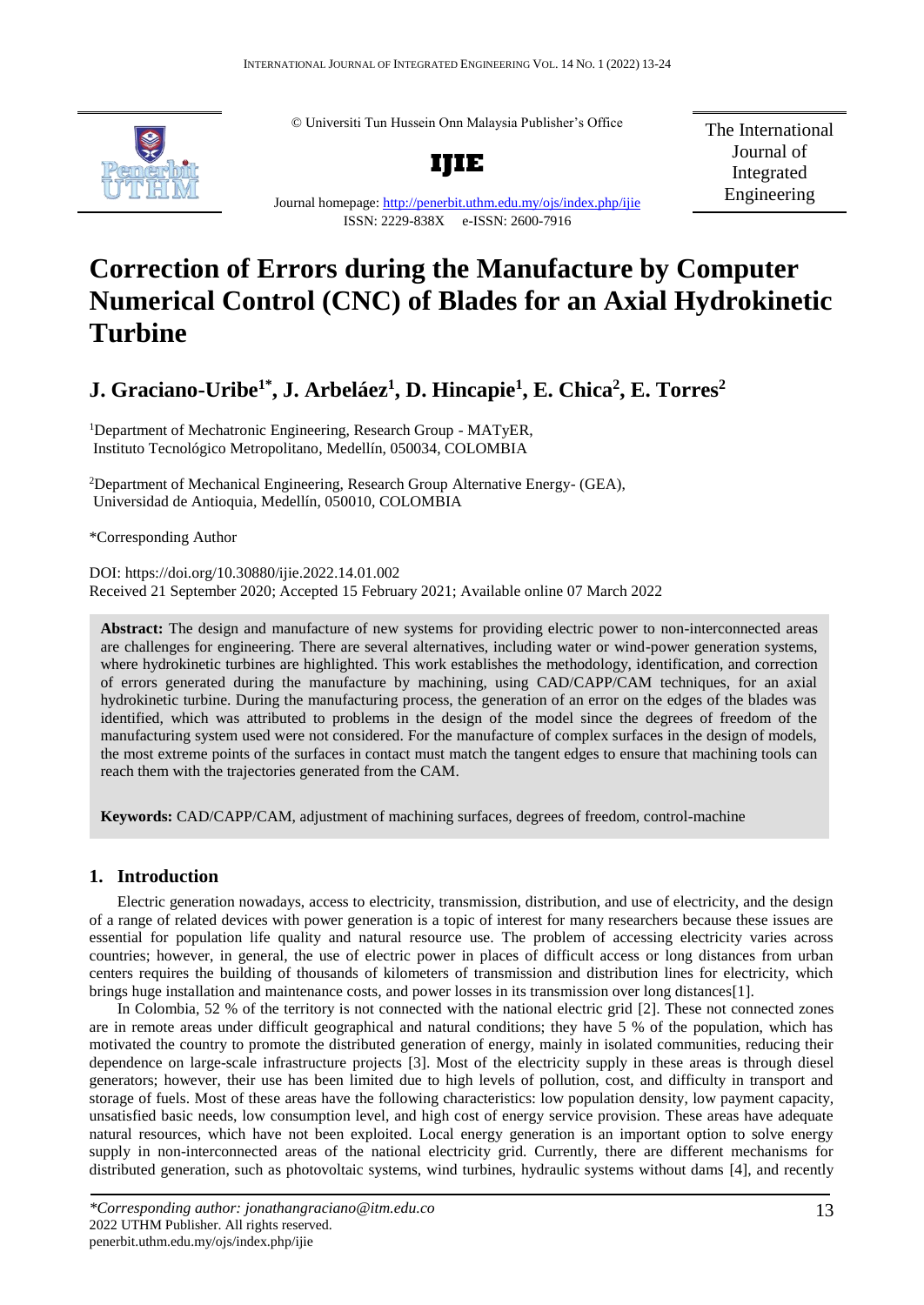the hydrokinetics turbines [5], [6]. At a global level, the United Nations established an installed capacity of 75 GW with small hydroelectric plants (PCH), with an additional potential of 173 GW to be developed in more than 150 countries, mainly in those countries located in the mountains [7].

Colombia counts with a hydroelectric generation capacity of 118 GW, considering 351 suitable rivers, of which the installed capacity is close to 10 GW; of these, a high percentage is generated by hydroelectric plants and by thermoelectric plants (gas, coal, and diesel principally). From the 351 rivers evaluated in the country, 5 % is ideal for small hydroelectric plants, equivalent to 5.9 GW [8]. Despite the attractiveness of these systems, characteristics such as the need for infrastructure, the reservoir, the dam, the pipelines for water conduction, the engine room, and the maintenance costs can be difficult to afford for the communities [9]. On the other hand, the hydrokinetic regimes manage to mitigate several of these difficulties because they are systems where the turbines are immersed in a current either in the sea or in a water source (river or artificial channel).

There are two types of turbines: horizontal axis and vertical axis turbines; among the latter, some vertical axis turbines design, such as the Savonius turbine, helical turbine (also known as Gorlov turbine), Darrieus turbine, and Hshaped Darrieus turbine, have been developed [10]. Vermaak *et al*. [11] carried out an excellent review of the types of hydrokinetic turbines, among which are highlighted those of horizontal axis with and without directed axial flow (ducted and unducted, respectively). This technology has been tested in different countries, being Brazil the closest place, where Van Els and Junior [12] described different microgeneration experiences. The ambitious design of an axial hydrokinetic turbine of 10 m of diameter was presented in this work. Simultaneously, Ismail *et al*. [13] presented the vertical hydrokinetic turbine design with a diameter of 1.0 m, where a generation of 1.6 kW was projected for the seven-blade system. Both experiences are focused on the electric generation in the Brazilian Amazon. In Colombia, Montoya *et al*. [14] evaluated the financial viability of implementing hydrokinetic systems, highlighting their feasibility, thanks to the great diversity of water sources available in the country, but showing their limited implementation as they are significantly dependent on the financial conditions of the market. This research contrasts with that of Kumar and Sarkar [15], who established that the costs mainly result from the turbine's size. In opposition, Muñoz *et al*. [16] established that the main source of costs lies in the design and manufacturing method. These authors underlined the importance of simulation, determined the optimal geometry, and manufactured the blades by computerized numerical control (CNC) as fundamental cost reduction elements.

Global manufacturing is a reality, driving companies to collaborate globally in product design, manufacturing, and assembly [17]. Since the third industrial revolution, automation has become a key technology in the industry, especially in CNC machines [18], [19]. The machine tool is one of the most critical manufacturing industry equipment, being the CNC controller is the key component to perform intelligent functions. This type of technology is essential in the manufacture of elements with complicated geometry. Due to the intricate combination of curves, the blades' geometry in these turbines is complex for the construction of a virtual and real model [20]. In the case of virtual models, free modeling tools were developed. However, for the building of real pieces, the technologies are still under development, trying to establish methodologies inspired by free modeling (freeform surfaces or sculptured surfaces) for their application in CNC manufacturing [21]. Among all the functions, the autonomous planning of intelligent processes is one of the essential functions to guarantee the machining quality. Currently, CNC machining centers employ G and M codes, focusing on the axes' movement, denying the process of the necessary information, such as part characteristics, tool properties, and optimized cutting parameters in a Computer Aided Process Planning (CAPP) system [22]. This information often relies on the operators' know-how to perform the optimization process, with inconsistent, inaccurate, and unreliable results. The standards for the Exchange of Product model data (STEP / ISO 10303) and Standard for the Exchange of Product model data for Numerical Control (STEP-NC / ISO 14649) allow encoding the complete machining information, as well as the exchange of data as the length of the design-machining chain [23], [24]. The STEP-NC data model provides much more comprehensive information and overcomes the G-M code's disadvantages, but still limited for autonomous process planning of the intelligent CNC controller [25].

However, this type of development is not yet available in most of the manufacturing industry. Considering the present technology, some difficulties in the manufacture of complex geometries are only observable during or at the end of the production process, is that most of them are corrected by the operators. It is recognized that some alternatives have been incorporated into NC systems. In machining, over-loading of spindle torque, cutting force, chatter, tool wear, and other metal cutting constraints are fundamental in generating the surface profile, mainly due to chatter and tool deflection induced by the cutting forces [26]. Several strategies have been designed to mitigate them; for example, the control of vibrations by modulating the spindle speed and optimizing the feed-rate using fuzzy control, reducing the spindle torque [27]. Likewise, it has been verified that the surface roughness is significantly affected by the feed rate, with an adverse effect of the cutting speed and little influence of the depth of cut [28], [29]. Furthermore, some difficulties in the manufacture of complex geometries are only observable during or at the end of the process. Any of these errors are related to the improper selection and deflection of the tools [30]–[32]; wrong interpolation or compensation of the tool trajectories [33], [34]; incorrect correction of tool weathering [35]; dynamic, static, and thermal expansion stress [36]; inadequate machining strategy [37]; and wrong definition of trajectories from the postprocessing [38], [39]. The last one may seem unlikely since the trajectories are generated from the digital model, but they can occur as a consequence of the inadequate use of the tools, the machining sequence established for the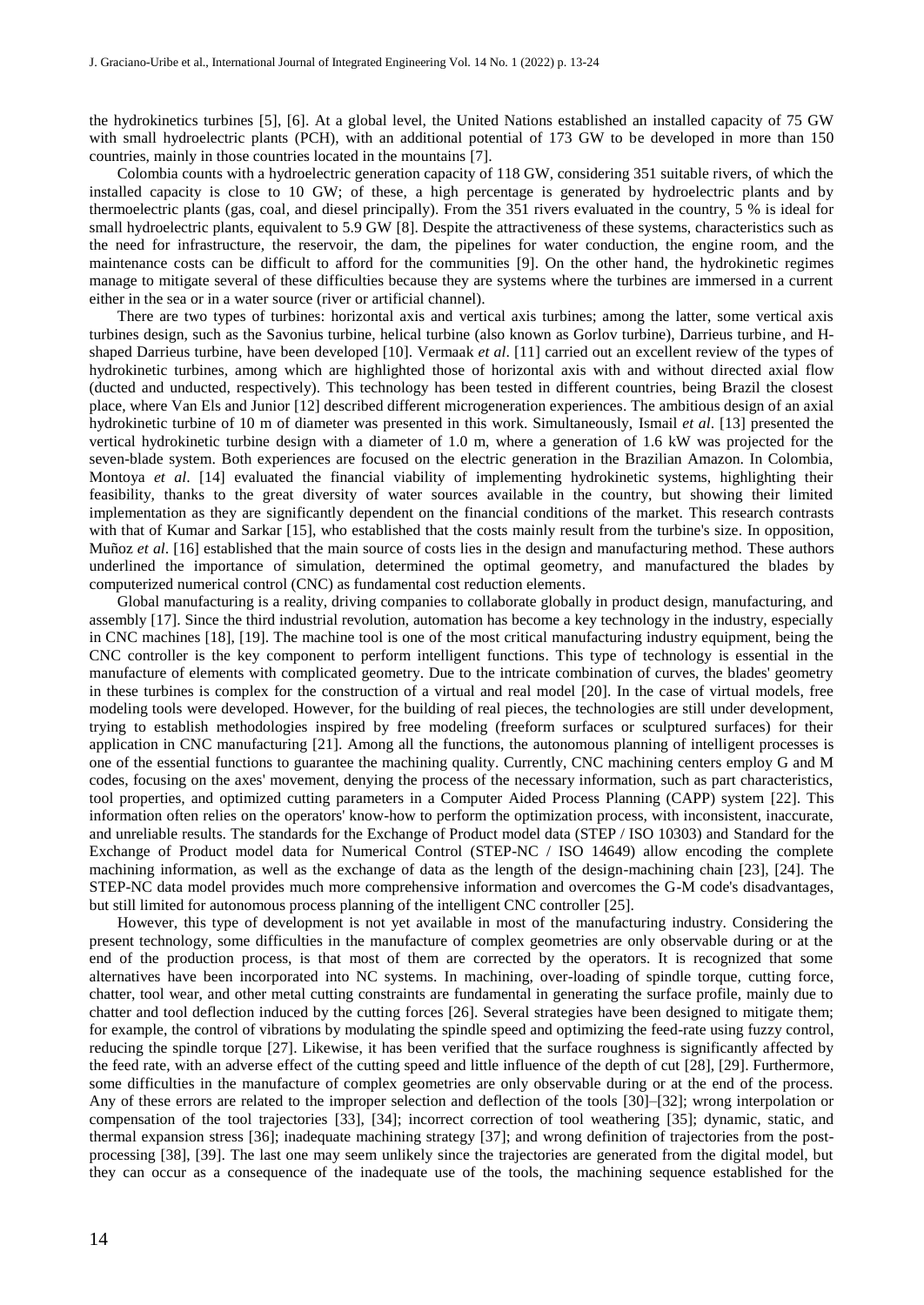construction of the element, or the incompatibility of the virtual model and the degrees of freedom of the CNC machine. From the author's knowledge, this type of problem has few references in the literature, seeing in many cases resolved intuitively by the technical staff, once the digital model arrives at the manufacturing workshop, leaving no room for reflection around the cause and the definitive correction. This research analyzes the origin and the way to correct compatibility problems in the construction of virtual models and the characteristics of the CNC machine during the construction of a prototype of blades for an axial hydrokinetic turbine using a 3+1-axis CNC machine.

#### **2. Methods and Materials**

Using the theories of the actuator disk and the blade element was designed a hydrokinetic turbine with a horizontal axis of 1.0 kW for a water velocity of 1.5 m/s, with a tip speed ratio (TSR) of 6.325, power coefficient of 0.4382, the efficiency of the transmission system of 70 %, and an angular speed of 12.009 rad/s [40], [41]. The rotor consists of a shaft with three blades of radius 0.79 m. The process of calculating the chord, thickness, and twist distribution of the blade section is described in [42].

In this research, prototypes of the blades for the hydrokinetic turbine of 1.0 kW were manufactured, at a scale of 4.5:30 and 1:1, using a methodology of integration CAD/CAPP/CAM systems. The sequence for the virtual model generation, the trajectories, and the manufacture of the blades are described. Once the code has been built, and the machining strategy has been defined for constructing the blades without errors, the same methodology is used to build a real-scale model.

## **2.1 Model Building**

The process began with the CAD (Computer Aided Design) stage, where the blade was modeled from crosssections with a parameterization of rotational shape and size, which allowed to reduce its cross-section. These sections rotate to the central axis as they move away from the origin (Fig. 1a). After having ten (10) cross-sections distributed along of blade length, they were connected by the surfaces, the first and the last cross-section were filled, and the other surfaces solidified to represent them as a volume. Finally, the extrusion of a parallelepiped was performed, which would be the base of the hydrokinetic turbine blade (Fig. 1b).



**Fig. 1 - Scheme for the construction of the model of the hydrokinetic turbine blade** [42]

#### **2.2 Process Planning**

Then, the CAPP (Computer Aided Process Planning) stage was developed, where the virtual models were manufactured in a Milltronics VM20 machining center, with four (4) indexed axes. The equipment has a Centurion 7 control, used in  $3 + 1$  mode. The prototypes were built using 7075-T6 aluminum alloy to withstand the stresses due to the drag and sustaining forces that originated during the operation and the stresses that appear during the machining process. Based on the previous statement, three cutting tools were selected: two ball milling cutters and one cylindrical milling tool, all of them with two flutes, ideal for machining aluminum alloys and materials with long chips, due to their large area of chip clearance and core diameter, which allows avoiding the dulling of the tool. Table 1 shows the parameters used for each of the described tools presented and the manufacturing material.

| Table 1 - Cutting parameters of the two flutes cylindrical tools employed in the prototype construction |  |  |
|---------------------------------------------------------------------------------------------------------|--|--|
|---------------------------------------------------------------------------------------------------------|--|--|

| <b>Material</b> | <b>Cutting speed</b><br>$(v_c, m/min)$ | <b>Tool diameter</b><br>$(D_c, mm)$ | Feed per tooth<br>(f <sub>z</sub> , mm/tooth) |
|-----------------|----------------------------------------|-------------------------------------|-----------------------------------------------|
| <b>HSS</b>      | 115                                    | 10                                  | 0.14                                          |
| Carbide-Cermet  | 680                                    |                                     | 0.04                                          |
| Carbide-Cermet  | 680                                    |                                     | 0.04                                          |

The rotation and cutting speeds are selected based on the equations: (1)-(3):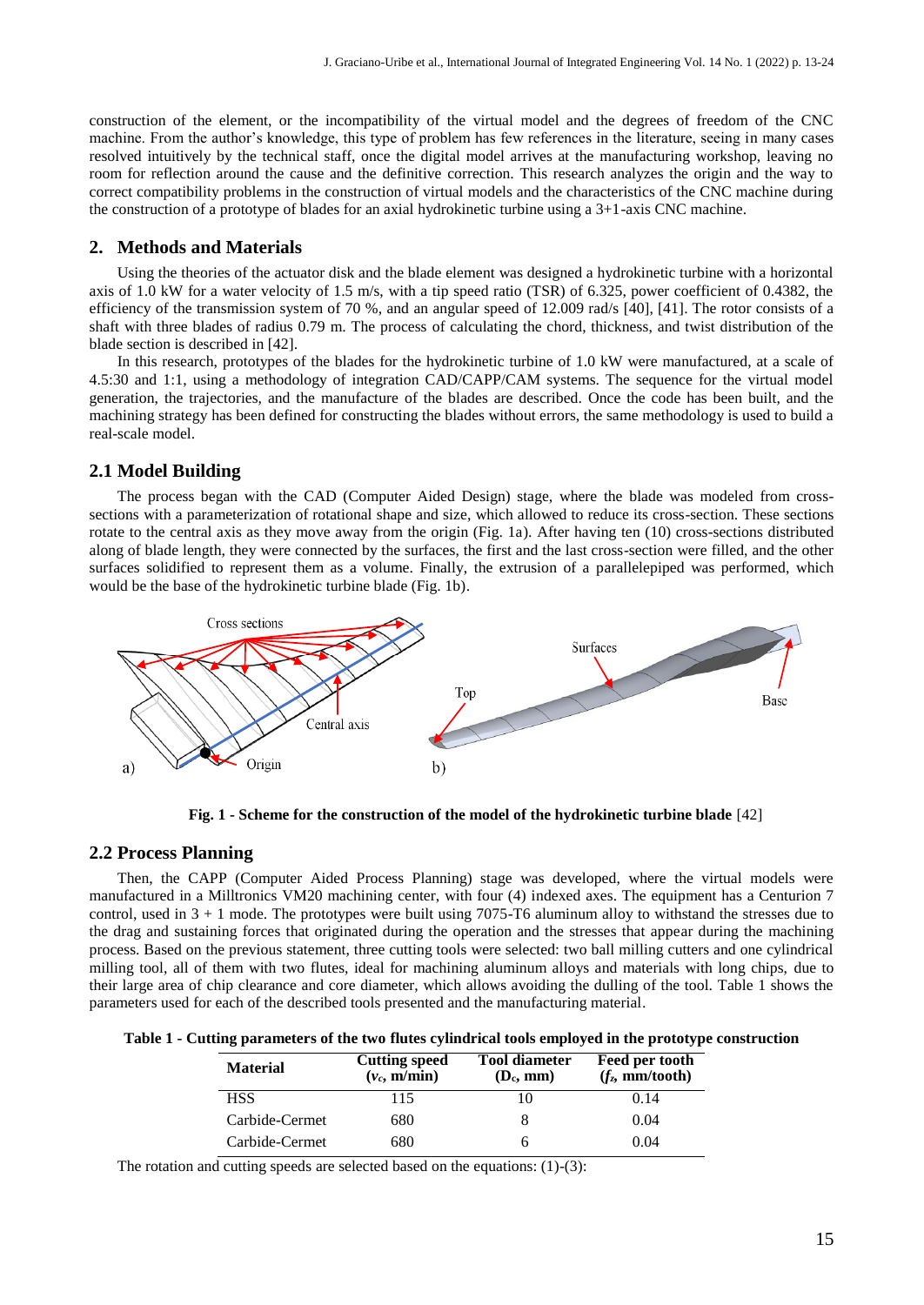$$
n = \frac{v_c * 1000}{\pi * D_{cap}} (rev/min)
$$
\n(1)

$$
D_{\text{cap}} = \sqrt{Dc^2 - (Dc - 2. a_p)^2}
$$
 (2)

 $v_f = n * Z_n * f_z$  (mm/min) (3)

Where *n* is the rotational speed (rev/min),  $Z_n$  is the number of teeth,  $D_{cap}$  is effective cutting diameter, and  $a_p$  is the cutting axial depth. Both  $f_z$  and  $v_c$  are data provided by the tool manufacturer. Additionally, a time correction  $v_f$  was used, only for round tools. The assembly of the system considered that the process would be carried out using the fourth axis rotary table of the machining center, where, for the fastening of the brick (raw material), a fixing clamp was manufactured in steel AISI-SAE 1020 of 2 inches of diameter (Fig. 2).



**Fig. 2 - Mounting of the raw piece between the cup (4th axis) and the tailstock**

 $n =$ <br>  $D_{\text{Cay}}$ <br>
Where *n* is the rotational speed (rev/r<br>
ucting axial depth. Both *f<sub>x</sub>* and *v*, are day<br>
outed, only for round tools. The assembly found to four of four states of any for round to find the manifesture The definition of the support -point/tailstock center- requires precision to guarantee the piece's proper machining. For this reason, after having the clamping device, the brick is assembled to the clamp to make the facing of the aluminum plate in the lathe, followed by drilling. Finally, the piece is mounted between the cup and the tailstock center in the CNC machining. The workpiece zero is in the interception of the tailstock center end and the solid aluminum blank, being located using an edge finder. For the X-axis, the tailstock was used, while for the Y-axis, the faced edge was employed; for the Z-axis, each one of the three tools was compensated.

#### **2.3 Obtaining of Trajectory and the Code**

The trajectories of tools were obtained in CAM. This stage declares the workpiece, the security guards (clamp and tailstock), the workpiece zero, and the security plane (Fig. 3); subsequently, the tree tools described in Table 1 are declared.



**Fig. 3 - Definition of the geometries in the CAM model**

After, the trajectory generation is conducted, which was divided into three phases: (1) roughing: with profiling and milling operations; (2) semi-finished: for the contour milling and (3) surface finishing and planning (Table 2). The G code was built with post-processing of the trajectories employing Siemens -NX 12.0 software.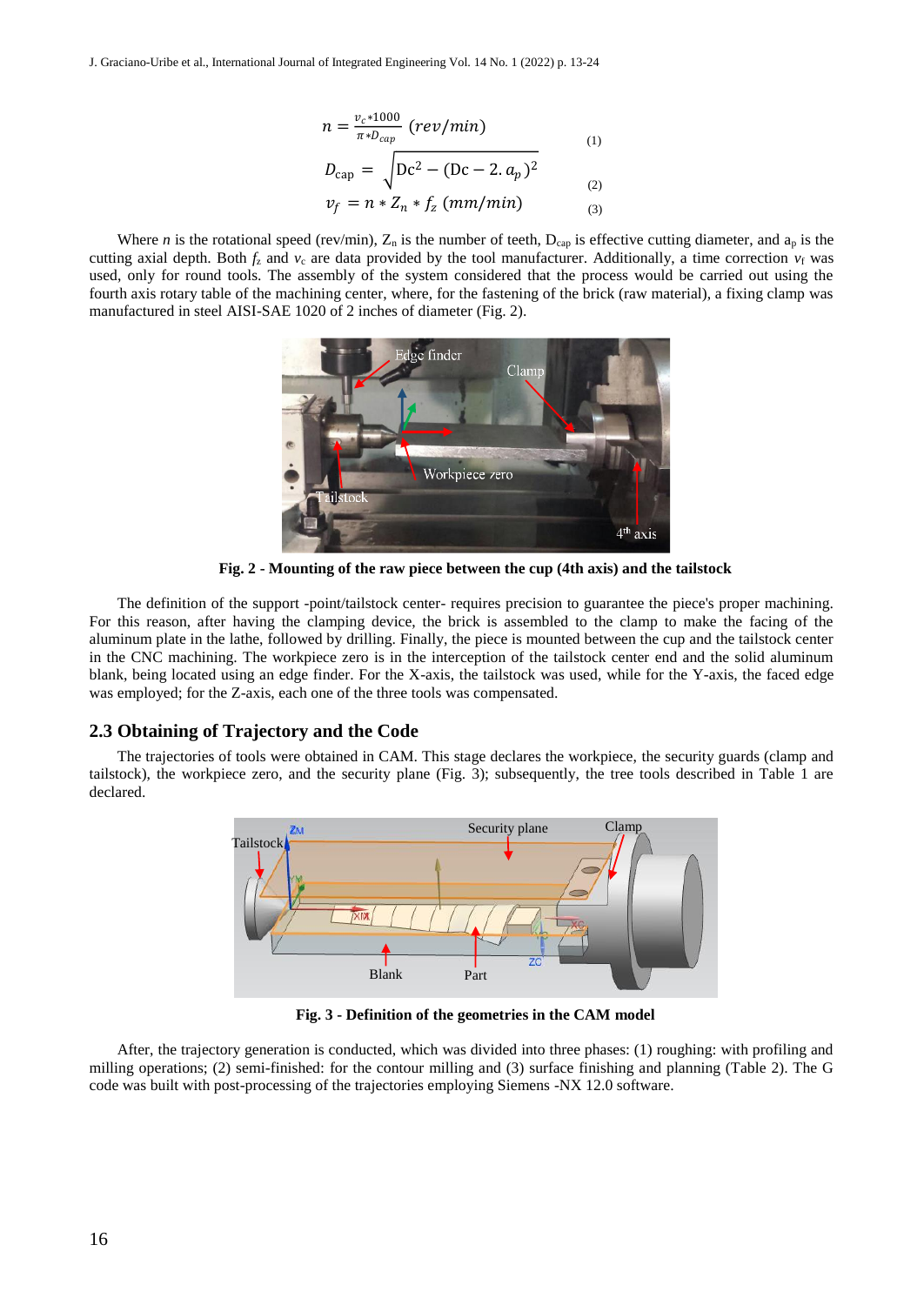| <b>Parameters</b>   | <b>Milling operation</b> |             |        |  |
|---------------------|--------------------------|-------------|--------|--|
|                     | Rough                    | Semi-finish | Finish |  |
| Feed rates (mm/min) | 1100                     | 2053        | 2737   |  |
| Spindle speed (rpm) | 3660                     | 7000        | 7000   |  |
| Cut depth (mm)      | 0.3                      | 0.15        | 0.15   |  |
| Part stock (mm)     | 1.0                      | 0.15        | 0.0    |  |
| Tool diameter(mm)   | 10                       | 8.0         | 6.0    |  |

**Table 2 - Programed cutting parameters for the machining phases of the blade prototype**

The roughing phase started with profiling to detach a significant portion of raw material without making a roughing to all the workpieces, as shown in Fig. 4.



#### **Fig. 4 - Manufacture trajectories in profiling, where NX12.0 ® represents with colors each section of the trajectory like: artic blue (cutting moves), blue (rapid moves, G0) and yellow (engage).**

Then, the roughing in both sides of the turbine blade starts. In Fig. 5a-c, the simulation of the roughing and machining process in real-time, the semi-finish phase with the ball milling cutter of two teeth, and finishing with the ball milling cutter of two flutes are represented, respectively.



**Fig. 5 - Manufacture trajectories during the profiling. a) rough, b) semi-finish and c) finish.**

The post-processing is generated once the CAM design is completed. This step converts all linear entrance, machining, and exit trajectories, in G and M codes, with the header structure: activation of machine parameters, cutting moves with linear and circular interpolation, and program closing (shut down of the parameters).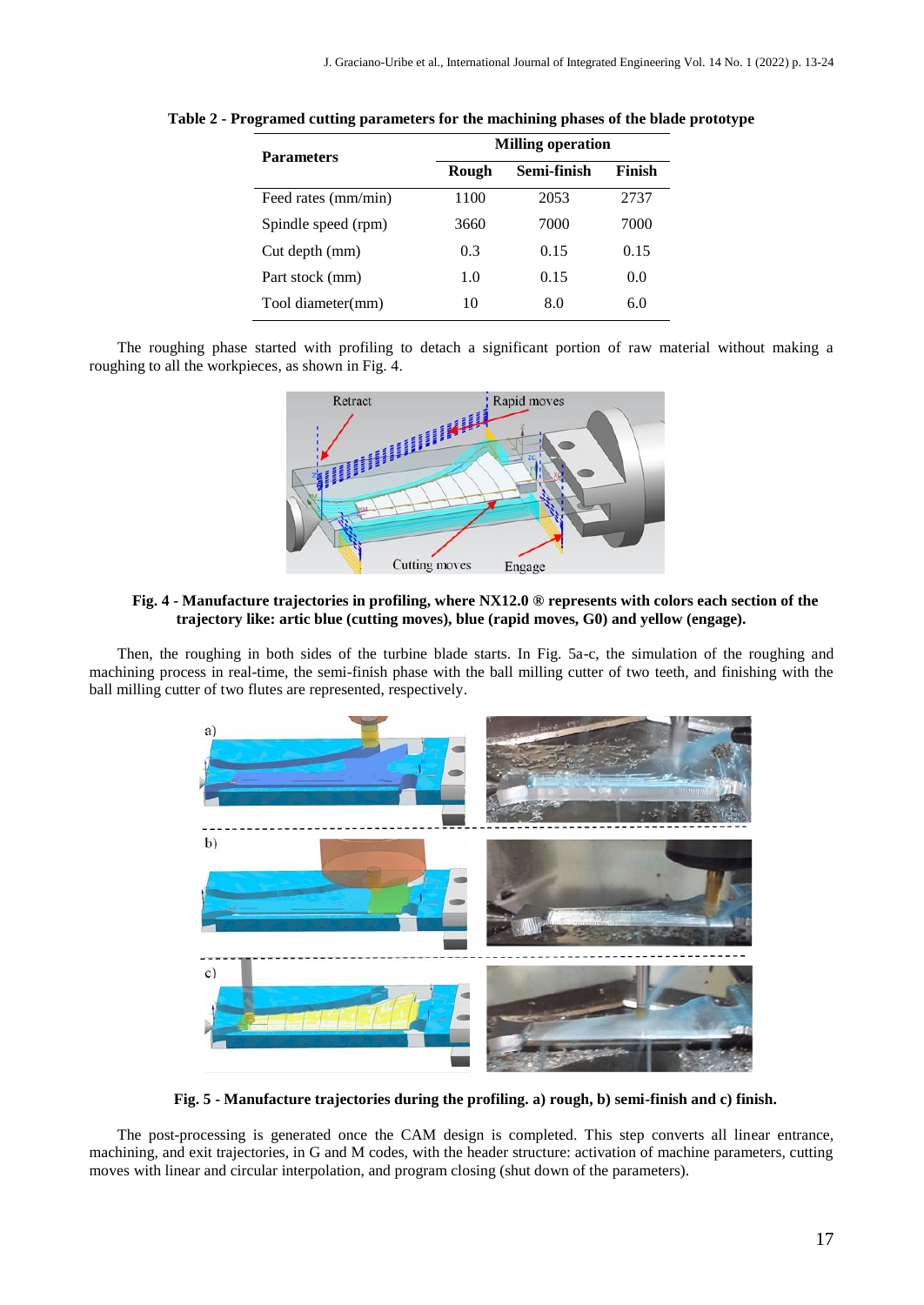## **2.4 Identification and Correction Errors**

It is the final stage, where the different errors and their causes are identified to be appropriately corrected. The most relevant obey to mounting problems and rounding problems in the sharp edges of the blade. The corresponding results to the identification and solution of these problems are presented below.

## **2.5 Blade Manufacturing at Scale 1:1**

The blades were manufactured with Prolon MS (Castnylon+Molybdenum). Initially, due to the high cost of this material, the Prolon blank's geometry was optimized to reduce wastes. For this purpose, a plate allowing two blades machining was taken as reference. For this reason, the first step was to separate the blank machining of each blade, as illustrated in Fig. 6a. Prolon blank measures 1000 mm in length, 400 mm width, and 75 mm of thickness. This operation was carried out by designing a sketch to define the milling trajectory to cut the material. From this line, the profiling operation was concluded, as shown in Fig. 6b.



**Fig. 6 - Processes for cutting the Prolon blank. a) Assemble and sketch; b) simulation paths for cutting**

Due to the bench's size limitations, the process was conducted with the fixed blank at the table of the machining center, without the use of the fourth axis. Each side was manufactured, the part was manually rotated. Three (3) steels records were fixed to the table before the machining to ensure zero workpiece during rotation, as represented in Fig. 7.



**Fig. 7 - Mounting for machining of turbine blades in scale 1:1**

Others replaced the tools used in the aluminum blades with a wider diameter for removing more material. The tools used were a cylindrical end mill of 1.0 in (25.4 mm) of diameter and two ball end mills tools with 12 mm and 8 mm of diameter. The cutting parameters were calculated based on Eq. (1)-(3) and are represented in Table 3.

|  |  |  |  | Table 3 - Cutting parameters programed for the machining phases of the blade in scale 1:1 |
|--|--|--|--|-------------------------------------------------------------------------------------------|
|--|--|--|--|-------------------------------------------------------------------------------------------|

| <b>Parameters</b>   | <b>Milling operation</b> |             |        |  |
|---------------------|--------------------------|-------------|--------|--|
|                     | Rough                    | Semi-finish | Finish |  |
| Feed rates (mm/min) | 2300                     | 1820        | 2053   |  |
| Spindle speed (rpm) | 4200                     | 6540        | 7000   |  |
| Cut depth (mm)      | 0.3                      | 0.15        | 0.15   |  |
| Part stock (mm)     | 1.0                      | 0.2         | 0.0    |  |
| Tool diameter(mm)   | 25.4                     | 12 O        | 8.0    |  |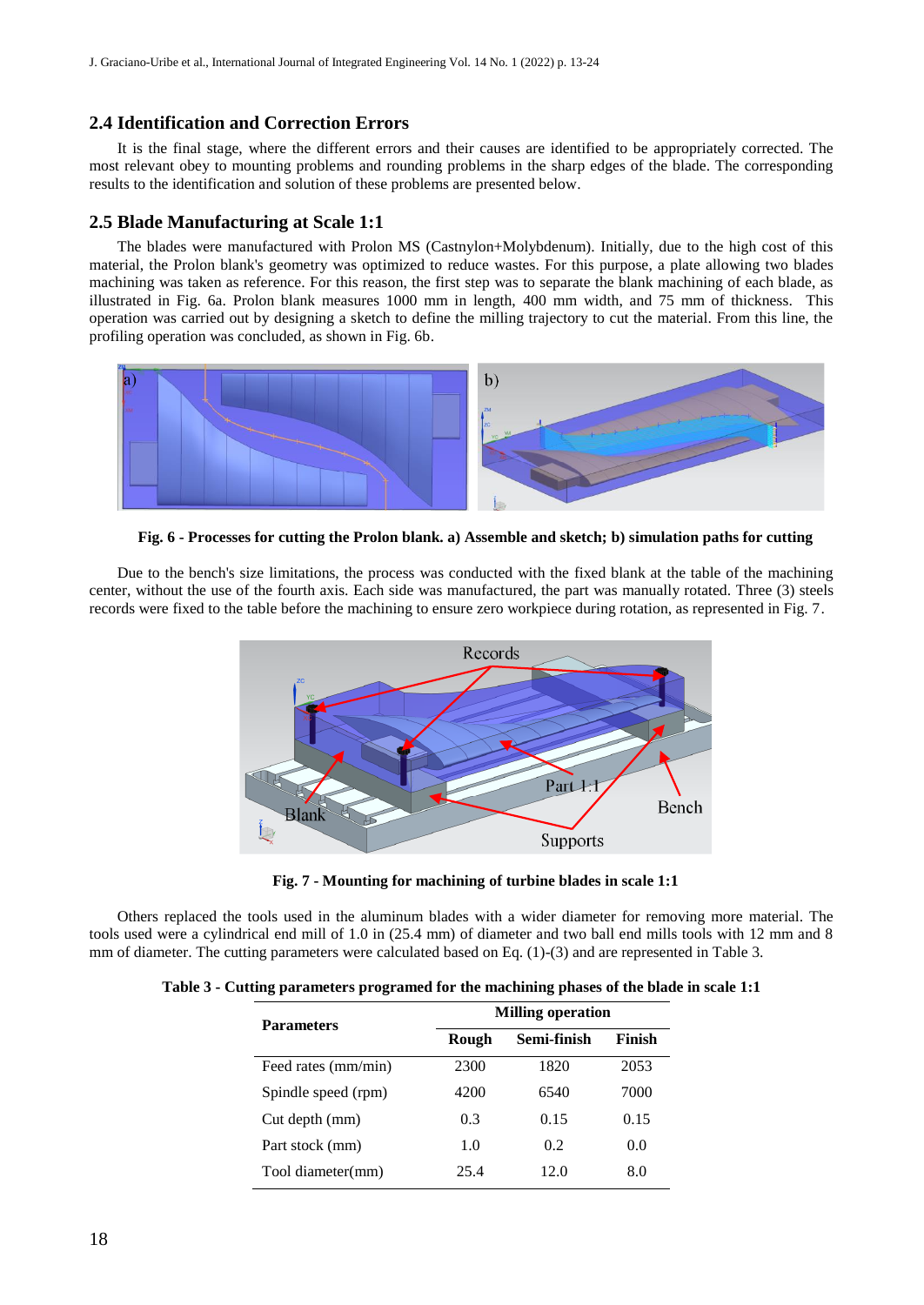The rough mill phase starts with profiling operations to remove a big part of raw material (Fig. 8a), followed by the roughing (Fig. 8b) with parameters used in Table 3. The high depth of cut was used to reduce the machining. On the other hand, in this phase, a strategy for monitoring the roughing periphery based on machining geometric contour was used, where the entrances are from inside to out, intending to reduce the numbers of entrances and exits in comparison with the zig-zag machining strategy.



**Fig. 8 - Machining process of the blade. a) Profiling; b) roughing; c) semi-finished; d) finished**

The next step is the semi-finished (Fig. 8c); it is executed with a round tool of 12 mm and an oversize of 0.2 mm, an approximation to the blade's geometry and the removal of the steps generated in the roughing are achieved. In this phase, finer cutting conditions were used to prepare the material for the finished operation. Finally, the finished step is carried out (Fig. 8d), removing the excess previous process. Once the process was completed on surface 1 (Fig.9a), the Prolon blank was turned 180° for the machining of surface 2, using the same above-defined strategy. Finally, a profiling operation was performed to reach the blade's final shape (Fig. 9b). Once the system was manufactured, it was possible to determine the time employed for each operation in the final blade machining to establish its cost.



**Fig. 9 - Blade manufacture on scale 1:1. a) The once surface 1 was finished; b) the once surface 2 was finished**

#### **3. Results and Discussion**

Six blades were manufactured, three of them presented inconsistencies, which were corrected and allowed the manufacture of three blades with the right geometry for the prototype of an axial hydrokinetic turbine of 1 kW (Fig. 10). The fundamental errors during the manufacture are two types: (a) surfaces errors and (b) rounding errors, both shown in Figure 10a.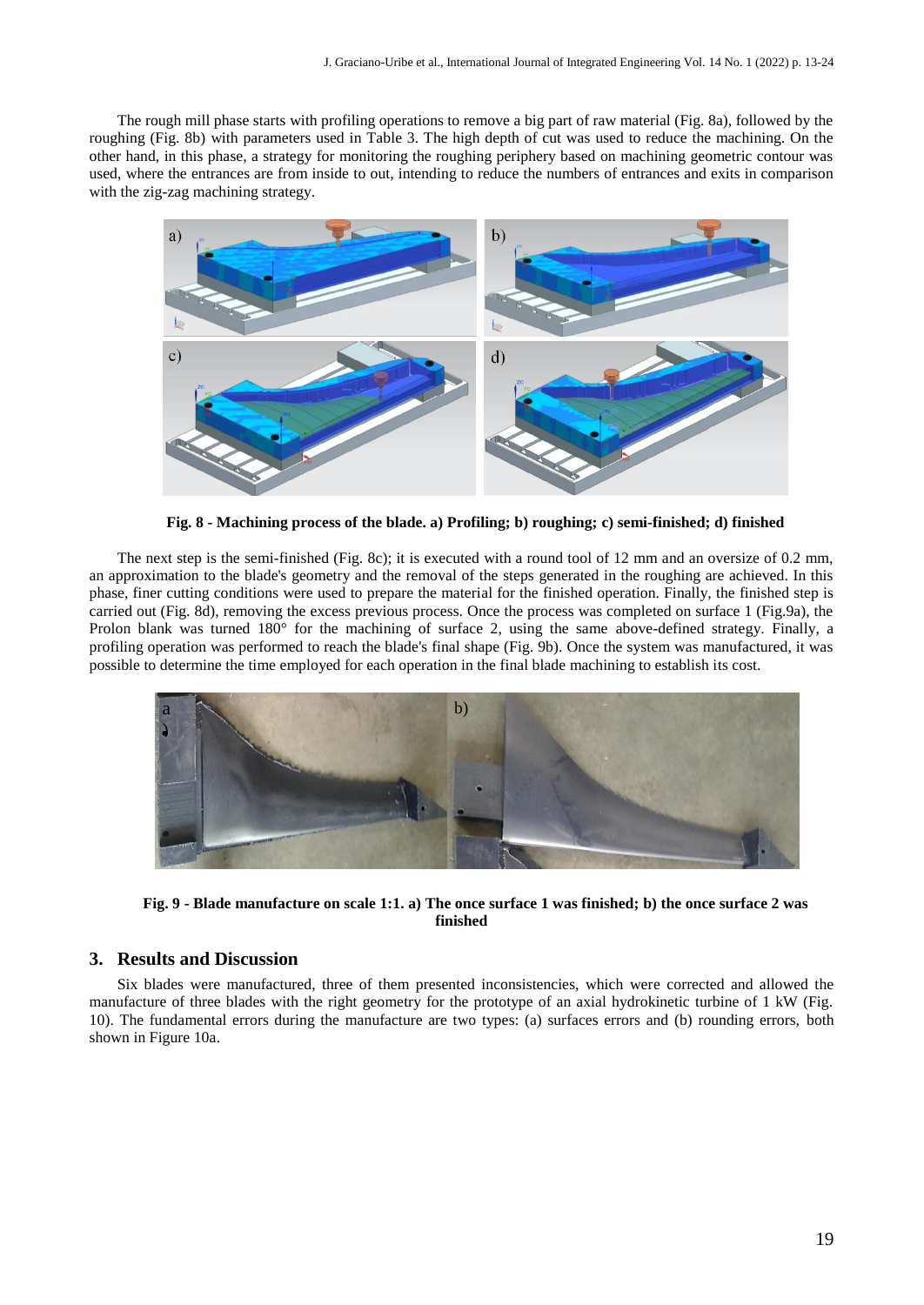

**Fig. 10 - a) Blade with discrepancies in mechanized by the mounting; b) blade with the desired geometry**

The surface errors refer to those faults where the tool does not produce an adequate material removal. Two defects observed in this process: (i) incorrect material removal, leaving the original surface of solid blank exposed, and (ii) incorrect material removal, generating small reliefs. In turn, error type (i) is due to the raw material's positioning problems and the zero location. It was corrected mechanizing the raw blank and the center hole for the tailstock mounting, described in section 2.2. Technicians typically correct these errors because it is a mounting problem of the machining system. To improve the precision in the manufacturing of complex surfaces and avoid type (ii) error generation, the thickness verification tool was used in the surface machining, as shown in Fig. 11a.



**Fig. 11 - Superficial errors of mechanized type II. a) Registered by the simulator during the generation of trajectories; b) error detail; c) in one of the blades, material excess of 0.0728 mm**

The above figure shows a material excess of 0.072 mm on one side of the blade. It is due to the generation of the slightest mistakes in the trajectories during superficial finishing. Figure 11b presents an example of errors in the blade prototype manufactured in aluminum, in which the same error observed in the simulation was identified, validating this tool as a suitable trajectory corrector. On the other hand, the defects due to rounding were originated in the trajectories generated in the G and M codes, during the post-processing of the trajectories, and movements in the contact points between the surfaces of the workpiece.

During the CAD process, a tool pad was generated, taking as reference the body surfaces and the grades of freedom of the device where the machining process was carried out. In this case, it corresponds to a system 3+1. This effect implies that each blade will be manufactured as follows: Surface I machining, fourth axis rotation, and surface II machining. Under this dynamic, the edges I and II of the blade were generated spontaneously because of both surfaces' material removal. The surfaces and the edges are shown in Fig. 12.



**Fig. 12 - Blade edges generated as consequence of the surface contact of the element**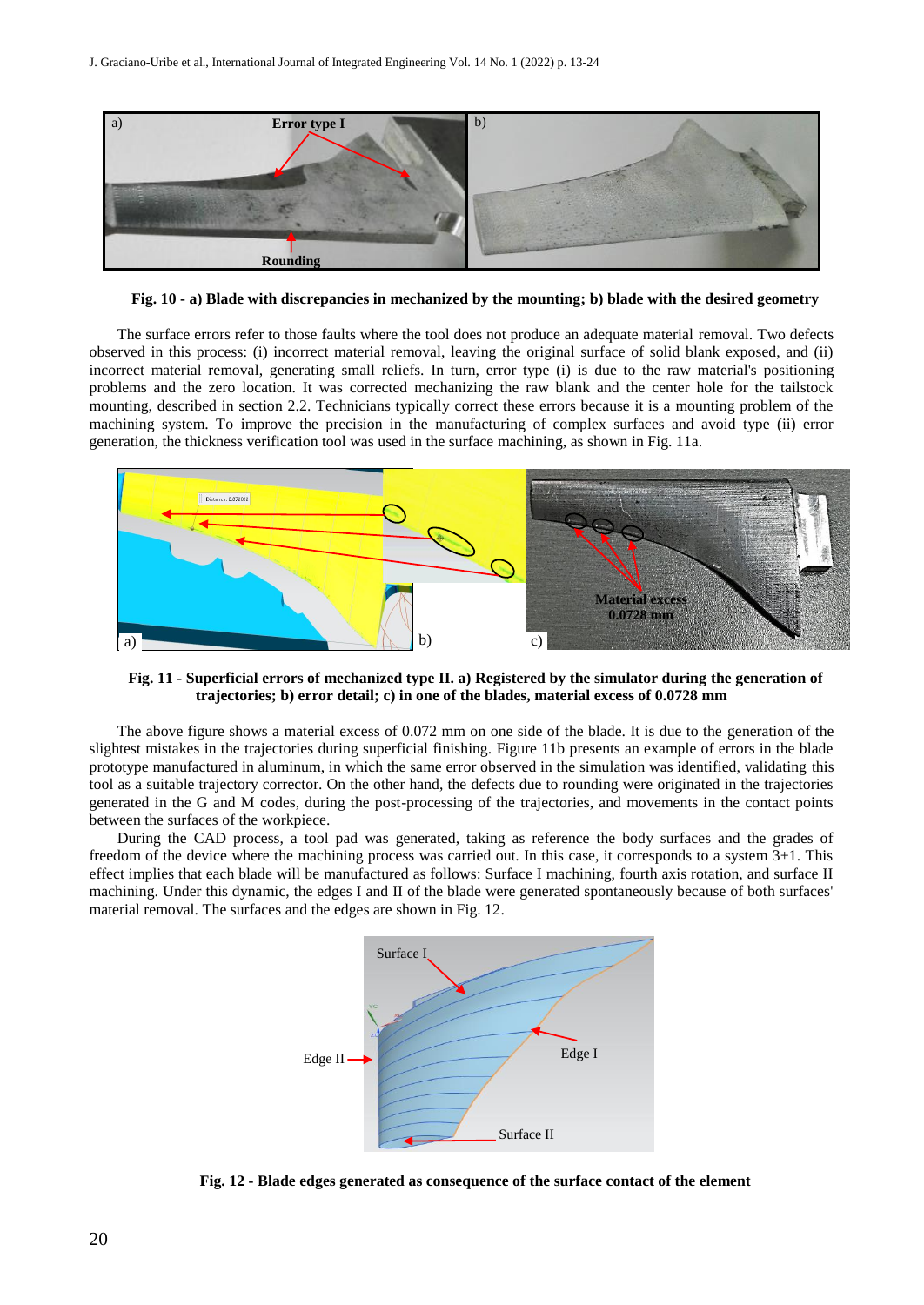However, during the material removal in each surface, sometimes the tools do not reach the edges, or those are surpassed, generating incorrect material removal with the subsequent dimension loss of the workpiece.

Dealing with identifying the error cause, a detailed review of the trajectories allows observing that it is never located tangent to it when the tool tries to reach edge II. This error is because the selected CAM method is surface milling, where the intercept of the two surfaces does not match with the most extreme or tangent edge, as shown in Fig. 13, with the arrow pointing to the mistake.



**Fig. 13 - a) Initial model and generated trajectories; b) Modification of the simple model, incorporating a line in the blade edge**

To correct this mistake, it can be used three strategies. (I) simple modifications of the model; (II) rebuilding the blade CAD model, where the surfaces I and II have as a contact the most extreme points of the pallet; (III) change CNC machining process, as a machining center with control and four or five indexed axes, to generate trajectories that allow reaching this point.

The strategy (I) was implemented, where an  $(XY)$  plane was generated in the blade center, in the plane, a line that divides the current surfaces was drawn, generating a meridional point or tangent to the edge (Fig. 13b). This line is identified by the CAM control, creating the tool's trajectory to reach this point. This strategy can be suitable in the manufacture of small objects because it is difficult to guarantee that the created line matches exactly the edge's further point.

Strategy II is more complicated because it involves rebuilding the element, but it is necessary not to make mistakes in creating surfaces with contact points different from the edge tangent ones. This strategy guarantees the manufacture of the elements without errors, not regarding the dimensions and characteristics of the CNC machine, since the further extreme of each surface matches with the edge tangent, the line that has been out lighted in Fig. 14.



#### **Fig. 14 - Blade CAM model redesign, guaranteeing the surfaces contact in the most extreme point**

Notice that problem can be derived from the designer's lack of knowledge of dynamic characteristics of the CNC machine, this is the architecture or the grades of freedom of the machine -axes of the machine- and the programmable axes resulting of the generation of trajectories, which are due to the type of controller. The designer does not know how the tool's displacements are during the machining because it is wrongly considered that the CNC systems faithfully reproduce CAD models.

Strategy III considers the chance of manufacturing system. In this case, the change of a system 3+1 to other of a higher number of indexed grades of freedom allows that displacement and rotation of the piece simultaneously. Under this premise, the contact points are not relevant since in this machine, edges I and II will be reached easily, without creating a tangent edge. It leaves out the need for a designer to know the machining center's capacities, provided that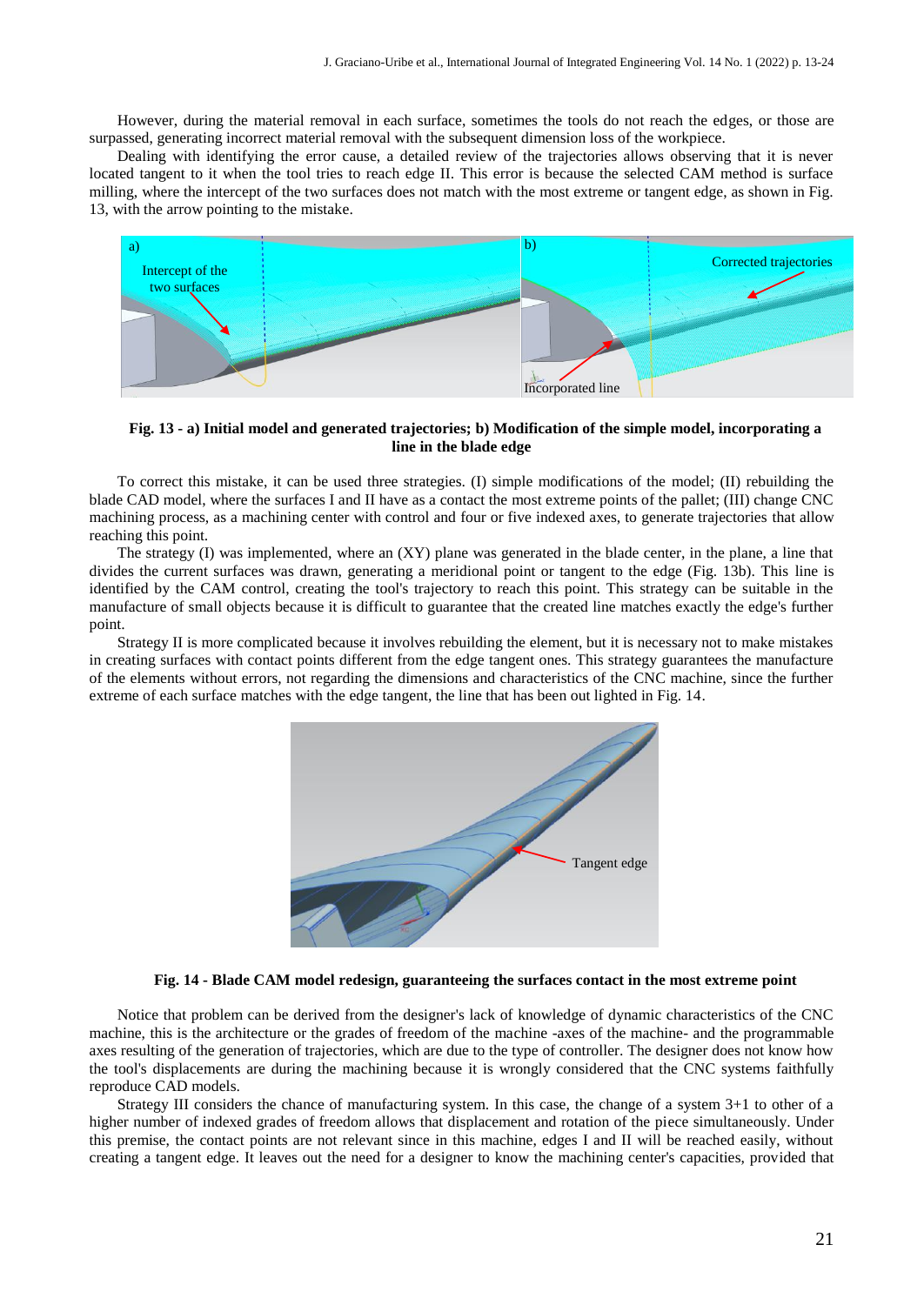the system gets to generate complex trajectories -generated by the control system-while the architecture of the machine allows reproducing such displacements.

In Fig. 15a, the image of the turbine's prototype at a scale of 4.5:30, with the corrections previously described, is presented. Finally, the process that allows the construction of blades from the prototype was replicated for building the turbine at a 1:1 scale. In Fig. 15b-c, it can be observed the assembly of the blades with the rotor. The machining times of each blade, in a 1:1 scale, in each operation are presented in Table 4.

| Table 4 - Operation time for the blade machining in a 1:1 scale |                |  |  |
|-----------------------------------------------------------------|----------------|--|--|
| <b>Operation</b>                                                | Time (h:min:s) |  |  |
| Roughing                                                        | 4:44:08        |  |  |
| Semi-finished                                                   | 3:30:09        |  |  |

Finished 5:25:01 Mounting and preparation 0:35:02 Total 14:14:20

| a)                 | b) | c) |  |
|--------------------|----|----|--|
| $-88$<br><b>SP</b> |    |    |  |
|                    |    |    |  |
|                    |    |    |  |
|                    |    |    |  |
|                    |    |    |  |

#### **Fig. 15 - Images of the axial hydrokinetic turbine: a) model; b) turbine built at 1:1 scale; c) lateral view of the blade profile**

Based on the times, it is possible to calculate the machining cost, calculated with an average cost of hour/machine of USD \$ 30, being the total value of USD \$427 for each blade. This value results in competitiveness, considering that this element's fabrication cost is generally the highest in compassion with other turbine elements. In this project, these costs were not significantly high compared to other elements (Table 5).

| <b>System</b>                                               | Cost (USD \$) |
|-------------------------------------------------------------|---------------|
| Turbine (blade, generator housing and supporting structure) | 4000          |
| Generator                                                   | 912           |
| Modular floating raft                                       | 1824          |
| Total                                                       | 6736          |

|  |  |  |  | Table 4 - Operation time for the blade machining in a 1:1 scale |
|--|--|--|--|-----------------------------------------------------------------|
|--|--|--|--|-----------------------------------------------------------------|

## **4. Conclusion**

In this work, the blades of an axial hydrokinetic turbine of 1 kW were manufactured using a methodology of integration CAD/CAPP/CAM systems.

During the manufacturing, it was possible to identify two errors in the blades' edges due to problems in the model design without considering the grades of freedom of the employed manufacturing system. From the design, it is necessary to know the architecture of the manufacture system-freedom grades- and the indexed axis from the controller, to know if the edges in the contact surfaces, in any element, can be reached by the tool generated trajectories. In the design of complex surface models, the further points of the surfaces in contact must match with the tangent of the edge to guarantee that the machining tools can reach them with the generated trajectories in the CAM.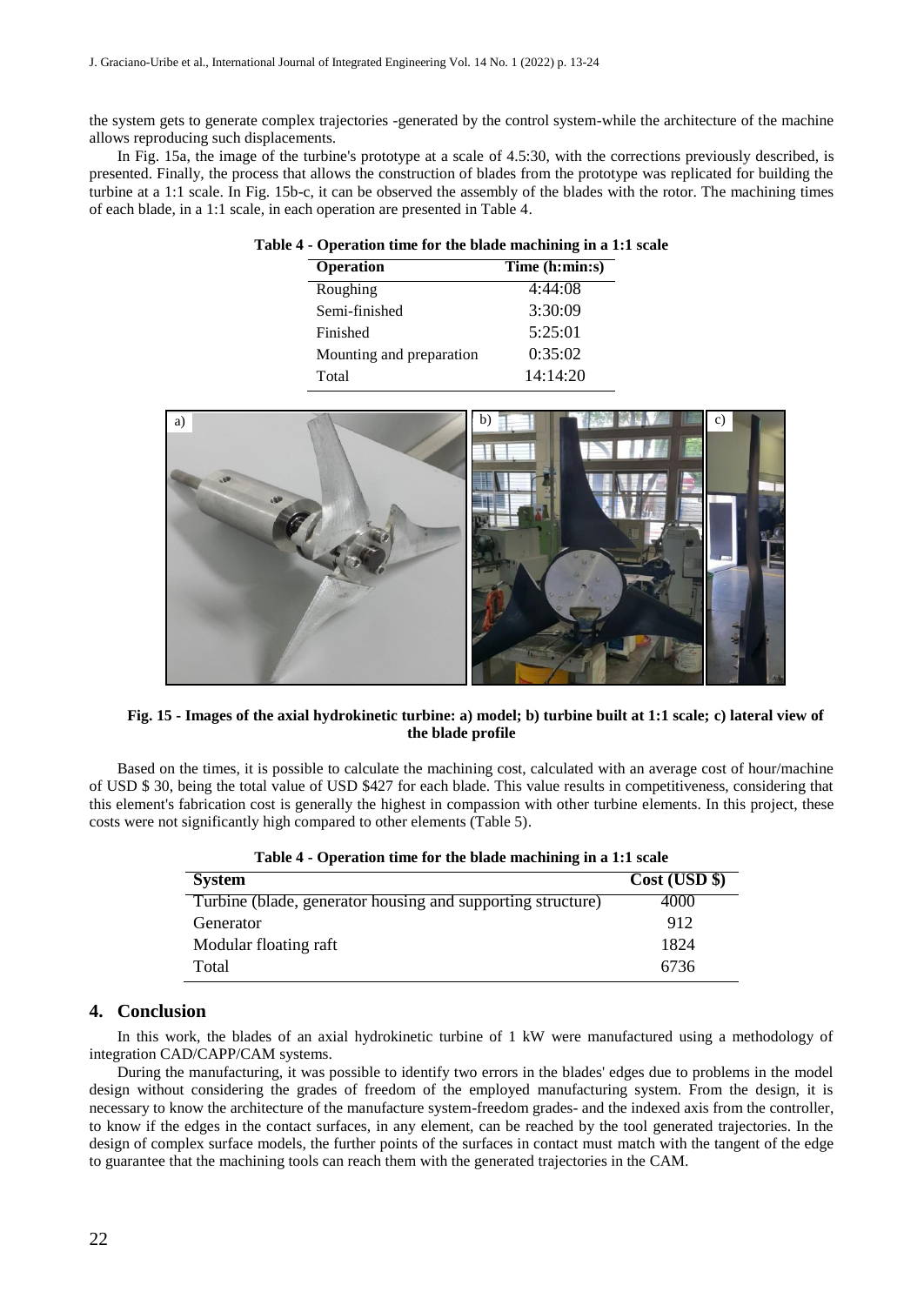Surface machining errors were corrected employing the thickness verification tool that exposes the generation of small reliefs in the workpiece due to an inappropriate machining strategy.

## **Acknowledgement**

The authors gratefully acknowledge the financial support provided by the Colombia Scientific Program within the framework of the call Ecosistema Científico (Contract No. FP44842-218-2018), Universidad de Antioquia (UdeA) and the Instituto Tecnólogico Metropolitano (ITM).

#### **References**

- [1] G. Ardizzon, G. Cavazzini, and G. Pavesi, "A new generation of small hydro and pumped-hydro power plants: Advances and future challenges," Renew. Sustain. Energy Rev., vol. 31, pp. 746–761, 2014, doi: 10.1016/j.rser.2013.12.043.
- [2] J. H. Flórez Acosta, D. Tobón Orozco, and G. A. Castillo Quintero, "¿Ha Sido Efectiva La Promoción De Soluciones Energéticas En Las Zonas No Interconectadas (ZNI) En Colombia?: Un Análisis de la Estructura Institucional," Cuad. Adm. Adm., vol. 22, no. 38, pp. 219–245, 2009.
- [3] S. Ximena, C. Quintero, / Juan, D. M. Jiménez, J. David, and M. Jiménez, "Impacto de la generación distribuida en el sistema eléctrico de potencia colombiano: un enfoque dinámico The impact of distributed generation on the colombian electrical power system: a dynamic-system approach," Tecnura, vol. 17, no. 35, pp. 77–89, 2013.
- [4] D. K. Okot, "Review of small hydropower technology," Renew. Sustain. Energy Rev., vol. 26, pp. 515–520, 2013, doi: 10.1016/j.rser.2013.05.006.
- [5] M. Anyi and B. Kirke, "Evaluation of small axial flow hydrokinetic turbines for remote communities," Energy Sustain. Dev., vol. 14, no. 2, pp. 110–116, 2010, doi: 10.1016/j.esd.2010.02.003.
- [6] M. I. Yuce and A. Muratoglu, "Hydrokinetic energy conversion systems: A technology status review," Renew. Sustain. Energy Rev., vol. 43, pp. 72–82, 2015, doi: 10.1016/j.rser.2014.10.037.
- [7] S. Kelly-Richards, N. Silber-Coats, A. Crootof, D. Tecklin, and C. Bauer, "Governing the transition to renewable energy: A review of impacts and policy issues in the small hydropower boom," Energy Policy, vol. 101, no. November 2016, pp. 251–264, 2017, doi: 10.1016/j.enpol.2016.11.035.
- [8] F. E. Sierra, A. F. Sierra, and C. A. Guerrero, "Pequeñas y microcentrales hidroeléctricas : alternativa real de generación eléctrica .," Inf. Técnico, pp. 73–85, 2011.
- [9] V. Dadu, A. Dadu, D. Frunza, G. Catarig, F. Popa, and B. Popa, "Innovative Concepts Applied to Recent Small Hydropower Plants," Energy Procedia, vol. 112, no. October 2016, pp. 426–433, 2017, doi: 10.1016/j.egypro.2017.03.1106.
- [10] L. I. Lago, F. L. Ponta, and L. Chen, "Advances and trends in hydrokinetic turbine systems," Energy Sustain. Dev., vol. 14, no. 4, pp. 287–296, 2010, doi: 10.1016/j.esd.2010.09.004.
- [11] H. J. Vermaak, K. Kusakana, and S. P. Koko, "Status of micro-hydrokinetic river technology in rural applications: A review of literature," Renew. Sustain. Energy Rev., vol. 29, pp. 625–633, 2014, doi: 10.1016/j.rser.2013.08.066.
- [12] R. H. Van Els and A. C. P. B. Junior, "The Brazilian Experience with Hydrokinetic Turbines," Energy Procedia, vol. 75, pp. 259–264, 2015, doi: 10.1016/j.egypro.2015.07.328.
- [13] K. A. R. Ismail, T. P. Batalha, and F. A. M. Lino, "Hydrokinetic turbines for electricity generation in isolated areas in the Brazilian Amazon," Int. J. Eng. Tech. Res., vol. 0869, no. 8, pp. 127–135, 2015.
- [14] R. D. Montoya Ramírez, F. I. Cuervo, and C. A. Monsalve Rico, "Technical and financial valuation of hydrokinetic power in the discharge channels of large hydropower plants in Colombia: A case study," Renew. Energy, vol. 99, pp. 136–147, 2016, doi: 10.1016/j.renene.2016.06.047.
- [15] D. Kumar and S. Sarkar, "A review on the technology, performance, design optimization, reliability, technoeconomics and environmental impacts of hydrokinetic energy conversion systems," Renew. Sustain. Energy Rev., vol. 58, pp. 796–813, 2016, doi: 10.1016/j.rser.2015.12.247.
- [16] A. H. Muñoz, L. E. Chiang, and E. A. De la Jara, "A design tool and fabrication guidelines for small low cost horizontal axis hydrokinetic turbines," Energy Sustain. Dev., vol. 22, no. 1, pp. 21-33, 2014, doi: 10.1016/j.esd.2014.05.003.
- [17] Y. Yusof, "ISO 14649 (STEP-NC): New Standards for CNC Machining," Int. J. Integr. Eng., vol. 2, no. 1, pp. 45–52, Jan. 2010.
- [18] A. Adam, Y. Yusof, M. Iliyas, Y. Saif, and N. Hatem, "Review on Manufacturing for Advancement of Industrial Revolution 4.0," Int. J. Integr. Eng., vol. 10, no. 5, pp. 93–98, Oct. 2018, doi: 10.30880/ijie.2018.10.05.015.
- [19] R. A. Anugraha and M. R. Ibrahim, "Design and Develop of Open Architecture CNC Movement Control System for Analysing Precision Motion of EDM Machine," Int. J. Integr. Eng., vol. 12, no. 3, pp. 97–106, Feb. 2020, doi: https://doi.org/10.30880/ijie.2020.12.03.013.